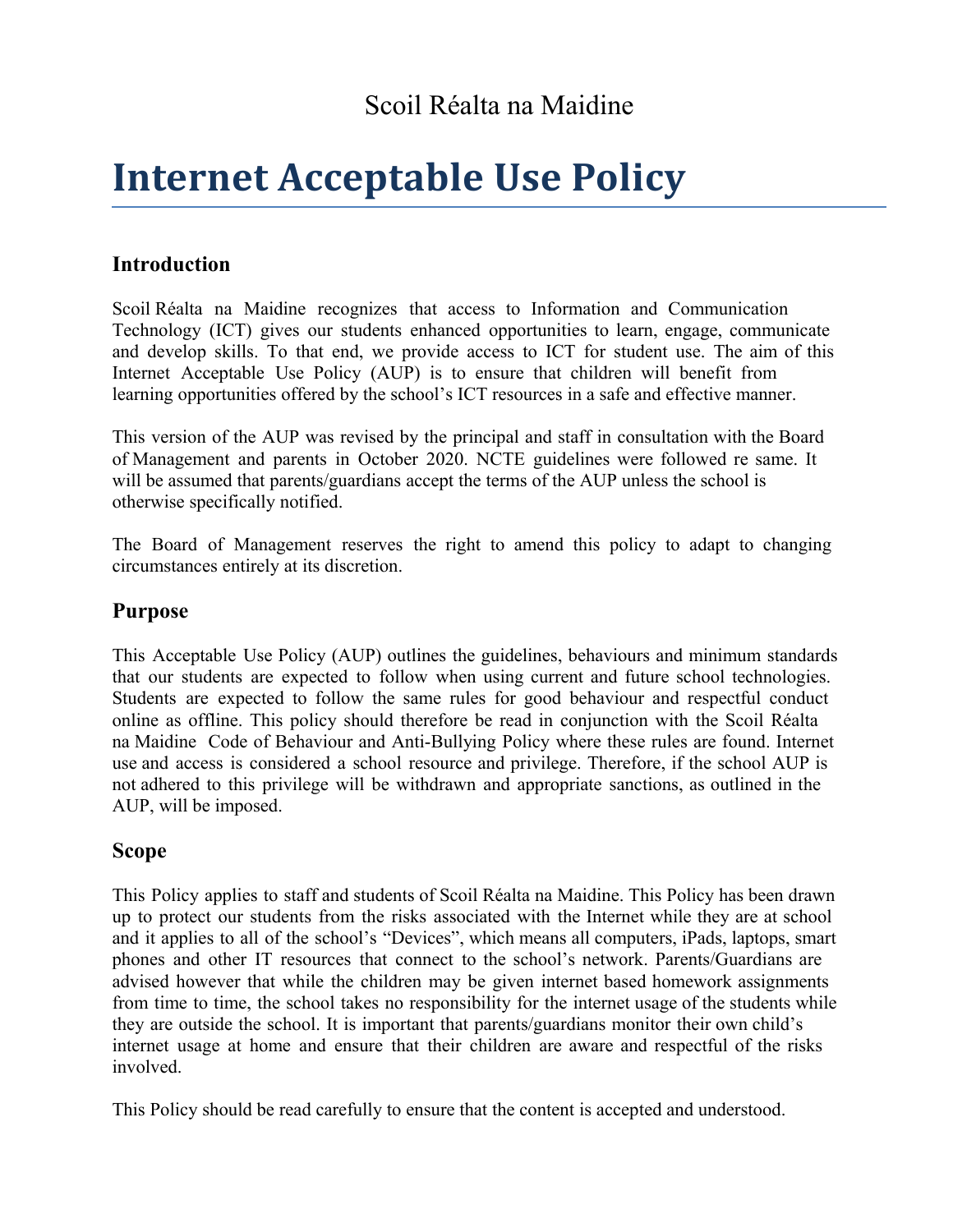## **School's Strategy**

The school employs a number of strategies in order to maximise learning opportunities and reduce risks associated with the Internet. These strategies are as follows:

## **General**

Internet sessions will always be supervised by a teacher or computer tutor.

 The centrally managed content filtering service provided by the School's Broadband Network will be used in order to minimize the risk of exposure to inappropriate material.

- The school will regularly monitor pupils' Internet usage through classroom observation.
- Students and teachers will be provided with training in the area of Internet safety.
- Uploading and downloading of non-approved software will not be permitted.
- Virus protection software will be used and updated on a regular basis.
- The use of personal memory sticks, CD-ROMs or other digital storage media in school requires a teacher's or tutor's permission.
- Students will treat others with respect at all times and will not undertake any actions that may bring the school into disrepute.
- Websites will be previewed/evaluated by a teacher using a filtering system, before being integrated into lessons conducted on school devices.
- It is important to note that as per the school's Code of Behaviour and Anti-Bullying Policy parents/guardians and students should be aware that placing a once-off, offensive or hurtful internet message, image or statement on a social network site or other public forum where that message, image or statement can be viewed and/or repeated by other people will be regarded as bullying behaviour.

#### **World Wide Web (Use of the Internet)**

- Students will not intentionally visit Internet sites that contain obscene, illegal, hateful or otherwise objectionable materials and the school will not be responsible for any attempts taken in this regard.
- Students will report accidental accessing of inappropriate materials in accordance with school procedures.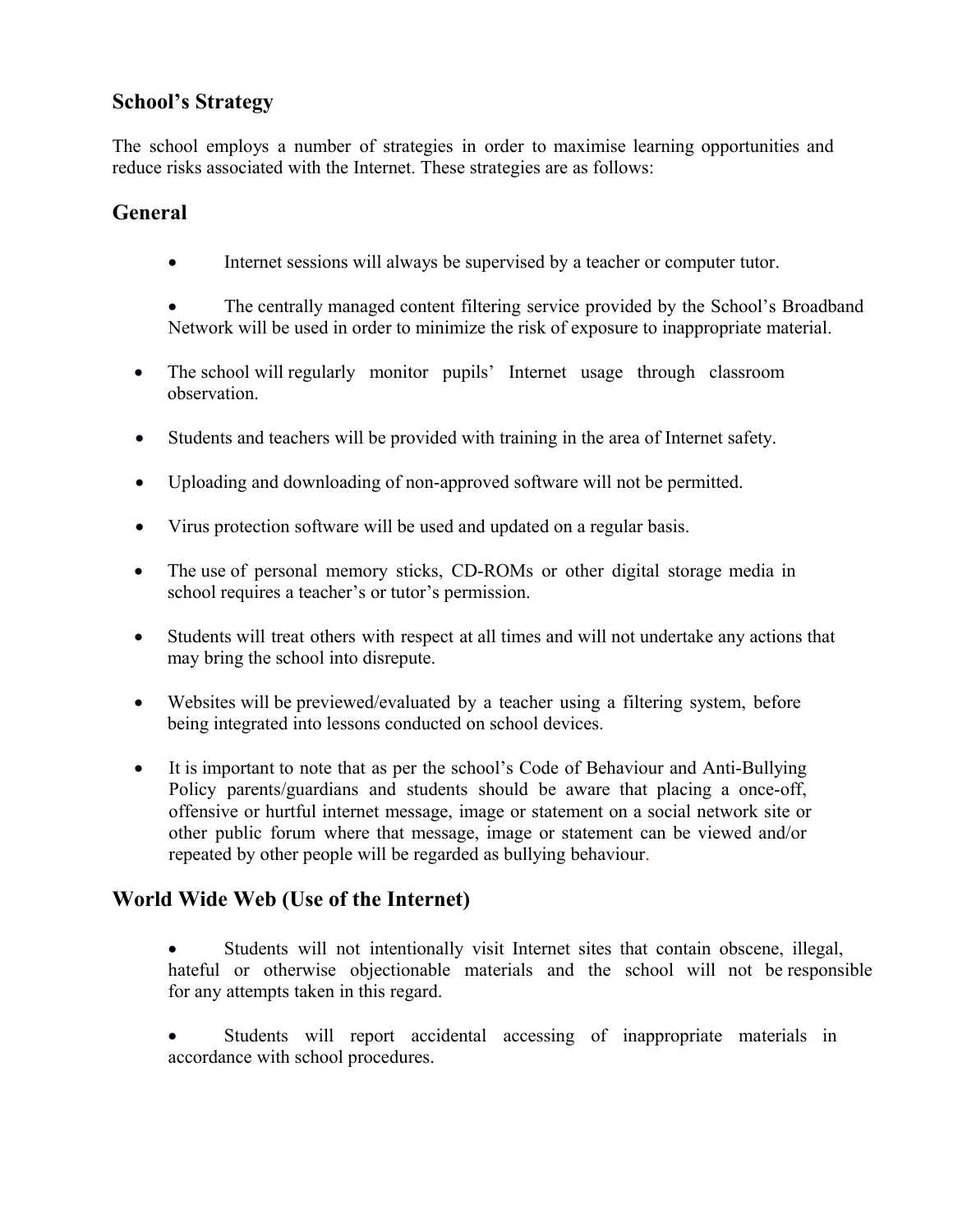In the event of accidentally accessing any of the above sites, the student will be expected to immediately turn off the monitor and report the incident to a teacher or supervisor.

Students will use the Internet for educational purposes only.

 All websites used by the teachers to enhance learning will be vetted in advance by the teacher.

 Students will not copy information into assignments and fail to acknowledge the source (plagiarism and copyright infringement).

 Students will not upload, download or otherwise transmit material that is copyrighted on school devices.

Students will never disclose or publicise personal information.

 Downloading materials or images not relevant to their studies, is in direct breach of the school's acceptable use policy.

 Students will be aware that any usage, including distributing or receiving information, school-related or personal, may be monitored for unusual activity, security and/or network management reasons.

Students will be taught specific lessons on online safety by teachers.

 Students will not examine, change or use another person's files, username or passwords. The school takes every reasonable precaution to provide for online safety, but it cannot be held responsible if students access unsuitable websites either deliberately or inadvertently.

## **Email**

- Students will use approved class email accounts under supervision by or permission from a teacher or computer tutor or parent/guardian.
- Students will not send or receive any material that is illegal, obscene and defamatory or that is intended to annoy or intimidate another person.
- Students will not reveal their own or other people's personal details such as addresses or telephone numbers or pictures.
- Students will never arrange a face-to-face meeting with someone they only know through emails or the internet.
- Students will note that sending and receiving email attachments is subject to permission from their teacher or computer tutor.

## **Internet Chat**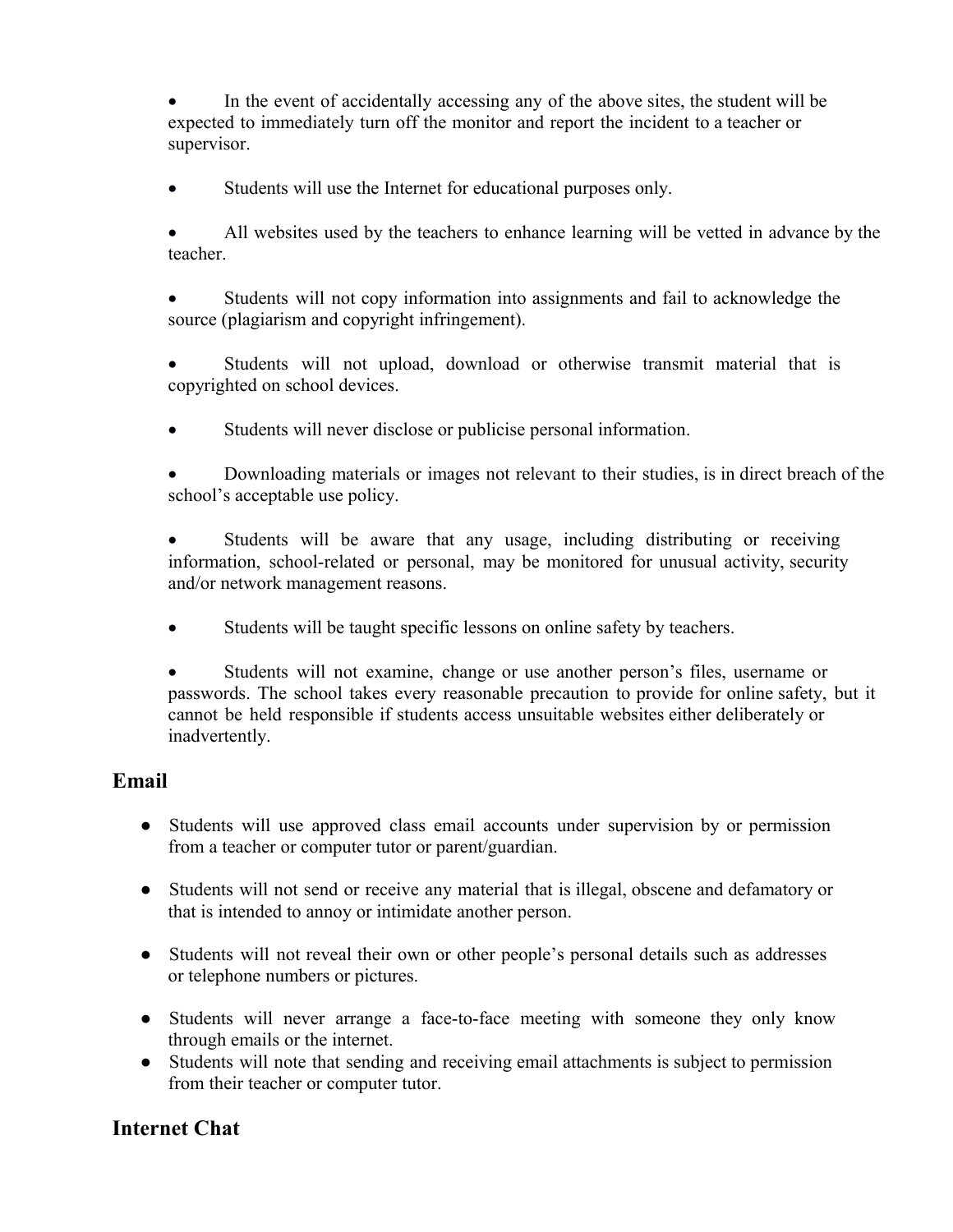- Students will only have access to chat rooms, discussion forums, messaging or other electronic communication forums that have been approved by the school.
- Chat rooms, discussion forums and other electronic communication forums will only be used for educational purposes and will always be supervised.
- Usernames will be used to avoid disclosure of identify.
- Face-to-face meetings with someone organised via Internet chat will be forbidden.

#### **Distance Learning**

- In circumstances where teaching cannot be conducted on the school premises, teachers and S.N.A.s acting under the direction of teachers, may use a range of online platforms such as Google Classroom, Google Meet and SeeSaw to assist with remote/distance teaching and learning where necessary.
- The school will sign up to the terms of service of the Online Platforms in use by the school.
- The School will enable the most up to date security and privacy features which these Online Platforms provide.
- Staff members will adhere to school guidelines on the use of platforms for live engagement.
- Parents will be asked to sign a consent form for their children to engage with teachers and SNAs using online platforms.
- In the case of Google Classroom and Google Meet, parents/guardians must grant access to their child to have a school Gmail address such as pupilname.student@school name.ie
- Parents/guardians will be provided with the password and will be expected to monitor their child's use of the Gmail address and Online Platforms.
- If teachers or SNAs are using Google Meet, parents/guardians must consent to their child having a school email address as above to allow their child access to the lessons or meetings. Where the child does not have a school email address, parents can consent by submitting their own email address for their child to access meetings or lessons on Google Meet.
- Parents/guardians must also agree to monitor their child's participation in any such lessons conducted on the Online Platform and to be in the room with the child for any one-to-one meetings or classes.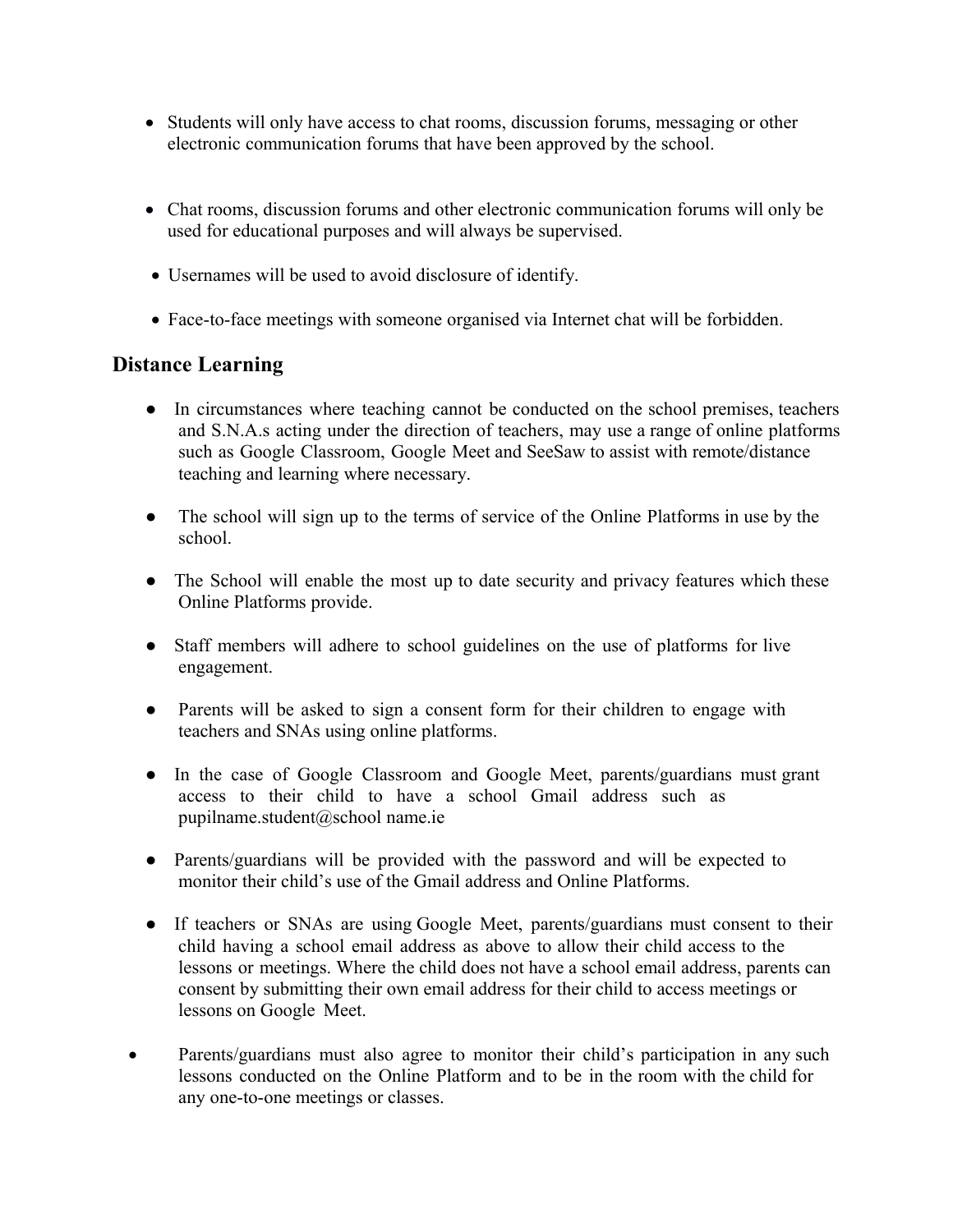#### **School Facebook and Website**

- The facebook page and website will be regularly checked to ensure that there is no content that compromises the safety of pupils or staff.
- The facebook page and website will be checked frequently to ensure that it does not contain personal details.
- The publication of student work, displays will be co-ordinated by a teacher or tutor.
- The school will endeavour to use digital photographs, audio or video clips focusing on group activities. Visual content focusing on individual students will not be published on the school facebook and website.
- Personal pupil information including home address and contact details will be omitted from facebook page and website.
- The school facebook will avoid publishing the first name and last name of individuals in a photograph or in relation to any individual work displayed.
- The school will ensure that the image files are appropriately named will not use pupils' names in image file names or ALT tags if published on the web.
- Pupils will continue to own the copyright on any work published.

#### **Personal Devices**

#### **The use of mobile phones is strictly forbidden.**

- Pupils using their own technology in school, such as having in their possession a mobile phone or smart watch, turning it on or using it in class, sending nuisance text messages, or taking of images with a mobile phone camera, still or moving is in direct breach of the school's acceptable use policy.
- Students may not use any personal device with recording or image taking capability while in school or on a school outing. Any such breach of the Acceptable Use Policy (AUP) will be sanctioned accordingly.
- Any images or recordings taken by class teachers on smartphones or other personal devices must be downloaded onto the school server and/or on to the school App/relevant school affiliated website and then immediately deleted from source.
- The use of E-readers may be permitted, under the supervision of the teacher. All personal devices are to be turned off during school hours.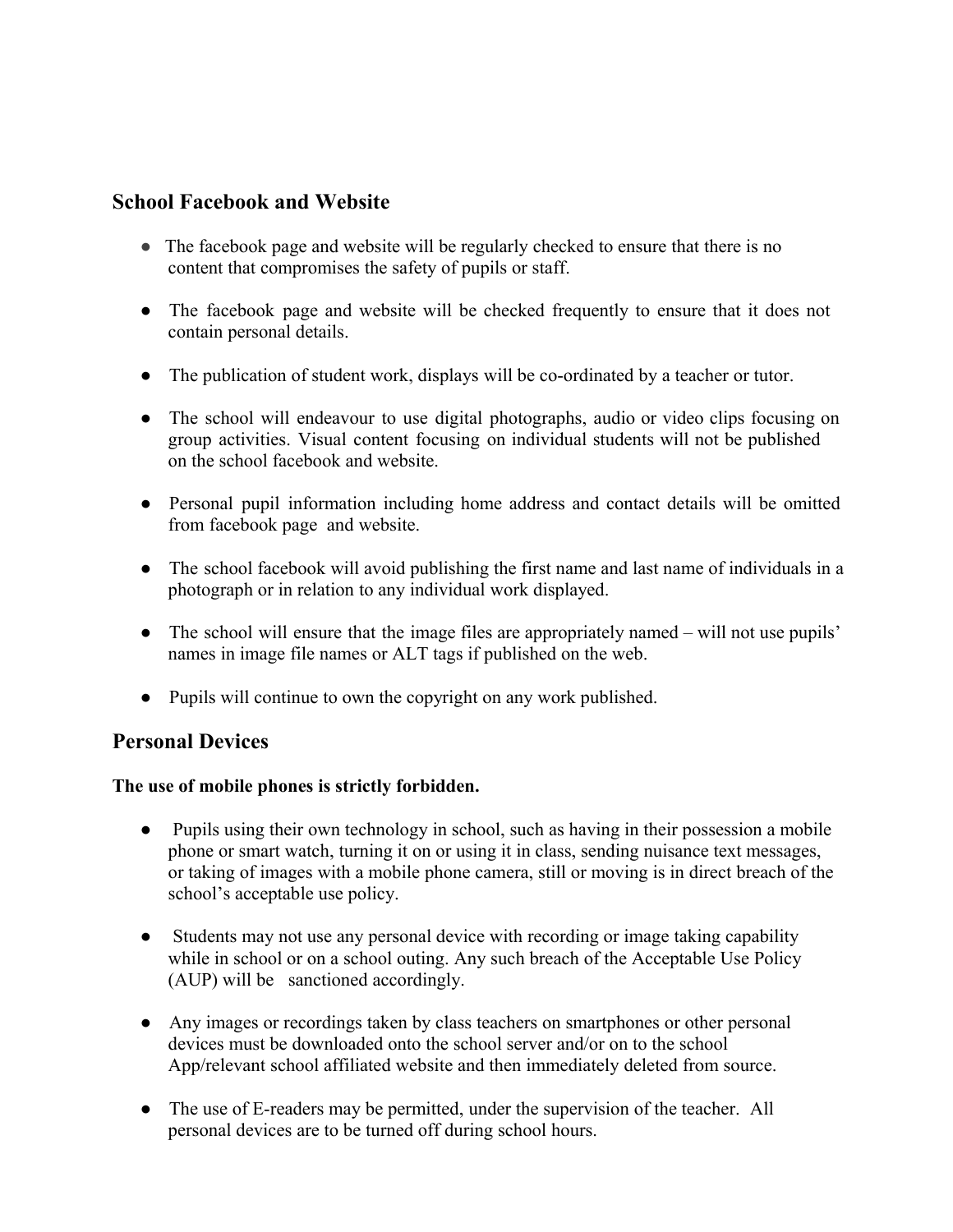## **Critical Incident and Social Media Use**

Scoil Réalta na Maidine recognises that social media is now part of everyday communication and information sharing. In the event of a Critical Incident, the school community (staff, children and other relevant community members) are asked to respect the privacy and sensitivities of individuals or families involved by carefully considering whether indeed they should post any comments on social media. The school also reminds parents/guardians to discuss social media use with their children and advise that its use is monitored more actively following a crisis.

## **Legislation**

The school will provide information on the following legislation relating to use of the Internet with which teachers, students and parents should familiarise themselves.

- Data Protection (Amendment) Act 2003
- Child Trafficking and Pornography Act 1998
- Interception Act 1993
- Video Recordings Act 1989
- The Data Protection Act 1988
- Children First 2018
- EU General Data Protection Regulations 2018
- Anti-Bullying Guidelines for Primary Schools 2013

#### **Support Structures**

- The school will inform students and parents of key support structures and organization that deal with illegal material or harmful use of the Internet.
- The school will regularly run a programme on acceptable internet usage, for students and parents/guardians. This will cover several topics including cyber.bullying.
- Staff will regularly partake in Continuous Professional Development in relation to the development of AUPs, internet safety and cyper-bullying.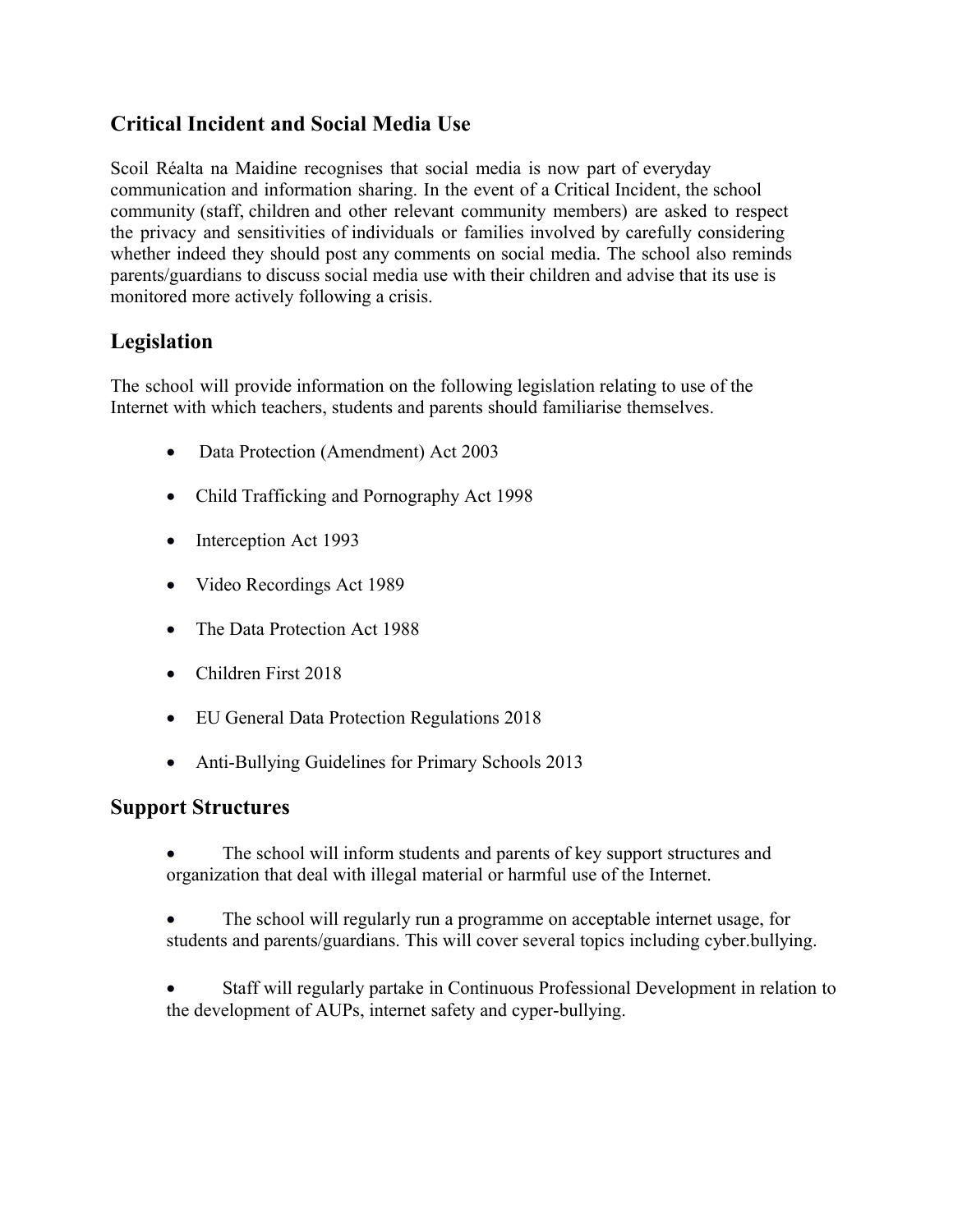### **Use of Information Communication Technology ("ICT") Resources**

Scoil Réalta na Maidine's information and technology resources (e.g. e-mail, computers, computer applications, networks, internet, intranet, facsimile, phone and other wireless communications devices, telephone, paging and voice mail systems and the like) are school property and are provided solely for school related activities.

Inappropriate use including hacking, pirating software, using school resources for nonschool commercial activities, soliciting, distributing literature for outside entities, disclosing confidential information of the school, sending inappropriate e-mail or accessing inappropriate web sites (such as those advocating hate or violence, containing sexually explicit material promoting illegal activities), or using school resources in a way that violates the letter or spirit of the school's policies or reflects negatively on the school is forbidden.

Users of the school's information and technology resources must not share passwords. If you allow others to use your password or assigned resource, you will be held responsible for their use.

Consistent with national laws, the Board of Management reserves the right to monitor the use of its information and technology resources and to take appropriate disciplinary actions, or denying future access privileges in cases of misuse. Staff/student use of the school's information and technology resources constitutes consent to such monitoring. All such monitoring will be conducted in accordance with law including, where applicable, the EU's General Data Protection Regulation ("GDPR").

#### **Sanctions**

Misuse of the Internet may result in disciplinary action, including written warnings, withdrawal of access privileges and, in extreme cases, suspension or expulsion in line with the Code of Behaviour.

The school also reserves the right to report any illegal activities to the appropriate authorities.

Access to the Internet will be withdrawn from students who fail to maintain acceptable standards of use.

#### **Roles and Responsibilities**

The Board of Management is responsible for the formulation of this policy.

The principal and staff are responsible for the implementation of this policy during the school day.